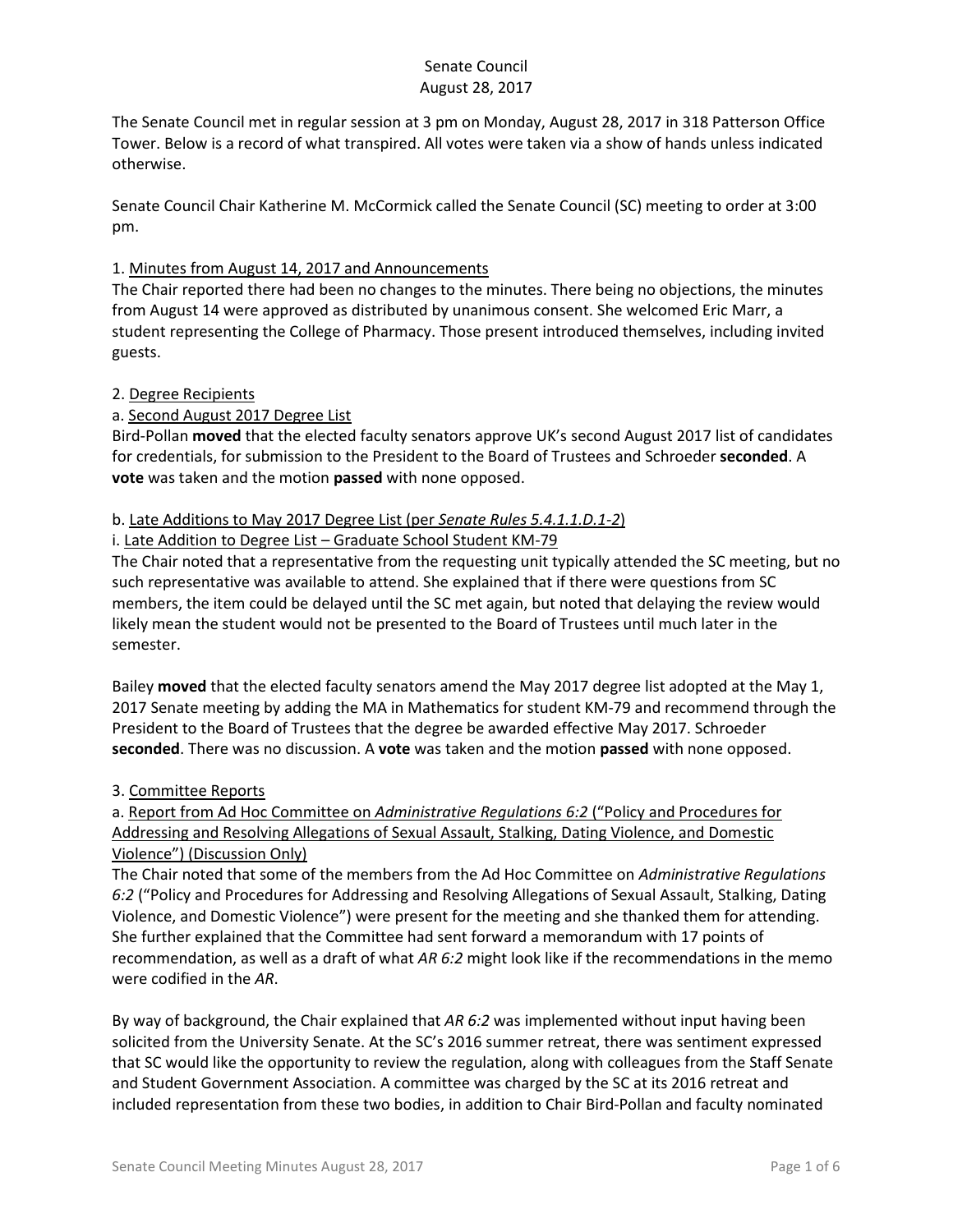by SC members. The Committee's report will be shared with each body's executive committee. The charge to the Committee was to review *AR 6:2* and make recommendations about the regulation, such as appropriateness and implementation, with a focus on issues of substance. The Chair reminded SC members that the SC's role was to review the Committee's report and recommendations and ask questions of Bird-Pollan, who chaired the Committee. Bird-Pollan can take SC's comments back to the Committee, which may or may not revise its memorandum and tracked-changes-version of *AR 6:2*. The Committee's final recommendations will return to SC for a vote, after which the Chair can send the work to President Eli Capilouto and Provost Tim Tracy. Any proposed revisions will then be sent to the Regulation Review Committee for their review. The Chair noted that the membership of the Regulation Review Committee included four SC chairs (Kaveh Tagavi, David Randall, Andrew Hippisly, and the current Chair, McCormick). If revised regulation were forwarded to the Regulation Review Committee by University administration, the Chair asserted that non-substantive issues and the like could be addressed at that time by that body. If changes are recommended by the Regulation Review Committee, the revised *AR 6:2* will be presented to [SC and] Senate for endorsement.

Bird-Pollan shared that more members of the Committee were scheduled to arrive, as their schedules permitted. She said she echoed the Chair's comments and that the Committee met weekly for about eight months; its composition included representation from all parts of campus. Many members were nominated because of their scholarship or expertise in an area related to the issues addressed in the regulation. She noted that at times, depending on the issue, some members of the Committee held views in opposition to the majority of Committee members and that discussions were not always unanimous. That being said, Bird-Pollan opined that the final product of the Committee was something about which all its members felt good. Regarding the work of the Committee, Bird-Pollan explained that members reviewed what other institutions do and that many of the Committee's recommendations are "best-case-scenario" suggestions if the drafting of *AR 6:2* was starting from scratch. The majority of the recommendations pertained to increasing and clarifying procedures in *AR 6:2*.

The Chair opened up the floor for discussion. SC members were generally receptive to the recommendations, although there were a handful of issues that resulted in significant discussion.

 The choice of one standard of proof over another ("preponderance of evidence" versus "clear and convincing evidence").

Grossman said that he recognized that "preponderance of evidence" was documented in communications from the federal government, but given the new administration, he wondered if there was any indication that the standard of proof might change to "clear and convincing." Bird-Pollan said that the Committee had mixed views, but that "preponderance of evidence" was determined to be the most appropriate because of the Committee's recommendation to combine *AR 6:2* and *AR 6:1* ("Policy on Discrimination and Harassment"). In a legal context, harassment and discrimination would be a civil matter and has the lower of burden of proof (preponderance of evidence).

Wood asked if the regulation could be revised in such a way as to use "preponderance of evidence" for cases that warranted the lower burden of proof and use "clear and convincing evidence" for cases that warranted the higher burden of proof. Guest Marcy Deaton (senior associate general counsel) said that there was no specific legal reason why, although as it pertained to Title IX cases, the purpose was to protect the right to an education for the complaining witness [victim-survivor]. If the federal government changed its guidance, then she asserted that UK would at that point certainly rethink it, but for now UK was likely to operate under the same burden of proof (preponderance of evidence) as had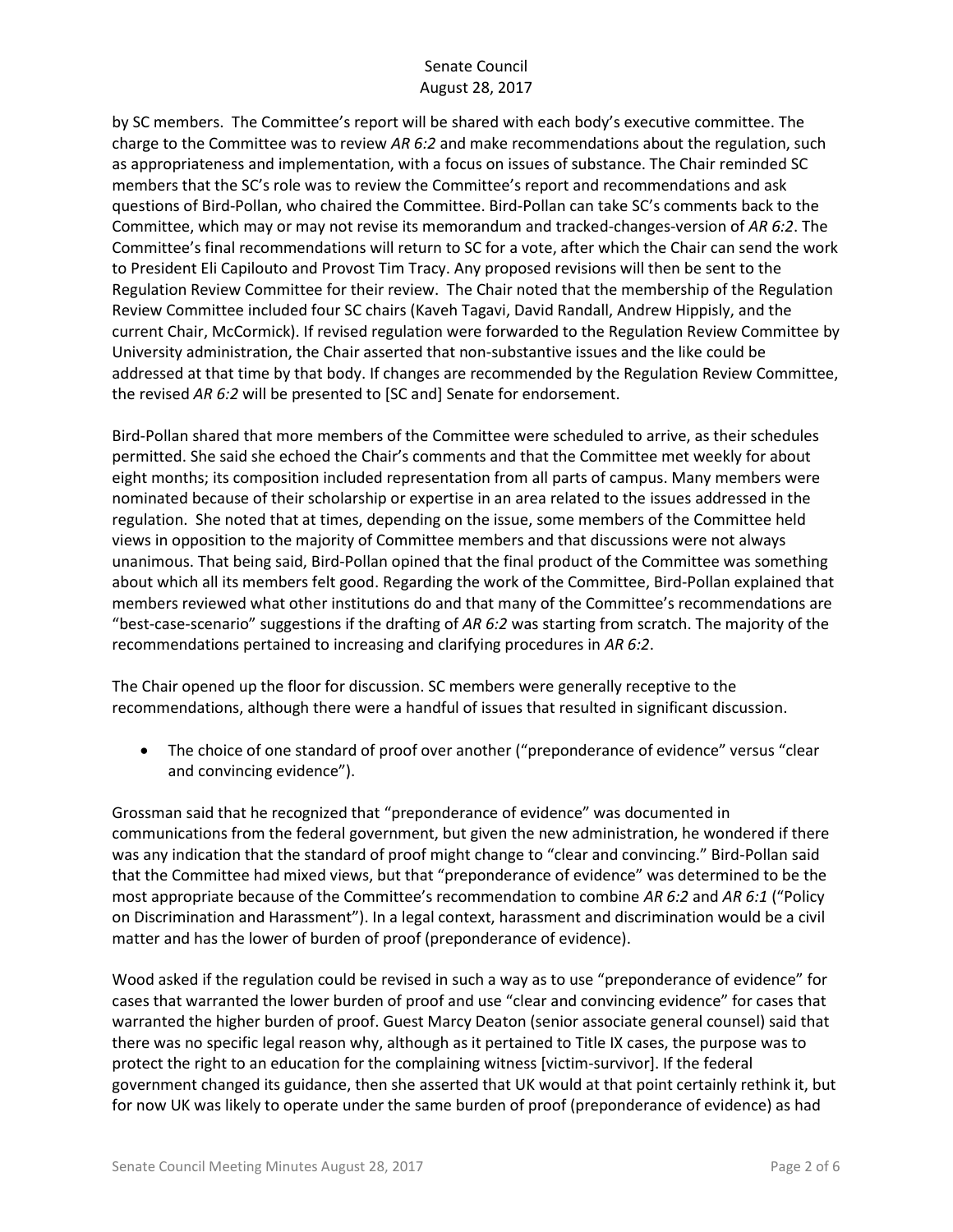been used for the last few years. Bird-Pollan commented that it would be difficult for the hearing panel to ever have enough information to utilize the "clear and convincing" standard due to the nature of the investigation (DNA evidence not used, etc.) Such University investigations were not criminal investigations of a particular person, but rather a process utilized to ensure the University is protecting a space for a member of the University.

Tagavi asked if it was feasible to have a happy medium, whereby "preponderance of evidence" would be used for a finding of guilt, but that "clear and convincing evidence" would be used in regards to sanctions. Blonder suggested the SC avoid any recommendation that UK deviate from what other universities do and what the federal government has directed – she said that would not be productive. Bailey thought having two standards of proof could be confusing; Tagavi explained that his comment pertained to requiring a higher standard of proof (clear and convincing evidence) for any sanction that involved termination of employment. Grossman opined that the body considering sanctions would naturally take into consideration information such as whether a person had a history of being a predator or who may have made one very bad decision.

Who fulfills the role of a "mandatory reporter."

Mazur asked for more information on who the Committee recommended would be described as "mandatory reporters," noting that currently it is almost every faculty member. Bird-Pollan said that the Committee was worried that having everyone as a mandatory reporter would stifle otherwise productive conversations. The Committee's recommendation on this particular matter echoed what was in the "dear colleague" letter; UK currently defines all employees as "responsible employees" but the Committee recommended narrowing the group , generally, to employees with the authority or duty to report. She noted that the Committee was unable to come up with a better way to define "responsible employees" but said it was better than trying to name employees individually.

 Ability of a complaining witness to appeal a hearing panel decision when a respondent [the accused] was found "not responsible."

Tagavi expressed concern that someone who was found 'not guilty' could have the case tried again. He asked if federal law required that aspect of the regulation. Deaton said she thought the language was not in the law, but rather was included in a "dear colleague" letter. Grossman and Deaton pointed out that the appeal would have to be based on procedural issues, not on a complaining witness not liking the outcome. Tagavi said he was also worried about a possible lack of objectivity because the University representative could be hand-picked by a University president who tells the representative that the goal is a finding of guilt for the respondent. At that point, the representative would not be objective. Tagavi opined that the chair of the University Appeals Board (UAB) is hand-picked by the president, which adds another layer of non-objectivity. In a criminal case, Tagavi asserted, a complaining witness could not appeal a finding of "not guilty" based on procedural issues, except in extreme circumstances.

Cross opined that there were many areas within the University where there was good reason for appeals based on procedural issues. Bird-Pollan said that she sympathized with Tagavi's concern to a certain degree; it was her opinion that conflict and non-objectivity was essentially built into the system because everyone who serves on a hearing panel would be a member of the University community. She said one way the Committee attempted to ensure some level of objectivity was ensuring that each hearing panel included fully tenured faculty members. Bird-Pollan noted that the *AR* is intended to facilitate the University's capacity or ability to create a safe space. The process is intended to serve as a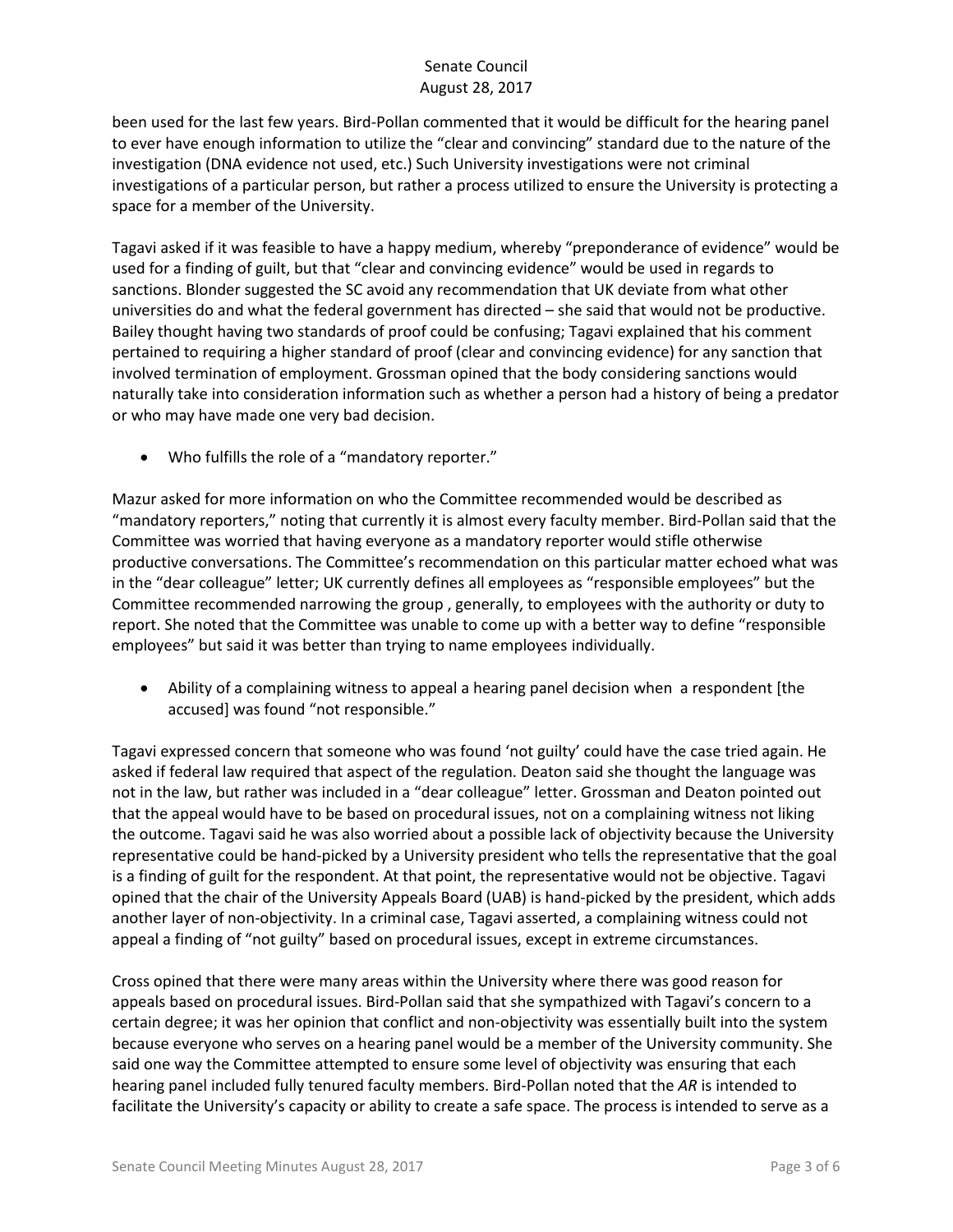way for the University to protect itself against bad actors and its limitations are that it is a University procedure comprised of University members. The Committee had discussed the possibility of having members of the local community serve on hearing panels to remove the objectivity issues, but that was simply not feasible.

Wood stated that while she completely concurred with the notion of making the University a safe place, if a possible penalty is termination of employment, then the standard of evidence should not be 51% [preponderance of evidence]. She expressed agreement with Tagavi's comments, saying that when the matter under discussion is as serious as termination of a faculty member and destruction of their livelihood, it must be a higher standard of evidence.

Grossman opined that the general intent of the passages under discussion were fine details and could be handled by the Regulation Review Committee if the changes made it that far. He said his concern was getting the Committee's work to President Capilouto in as supportive a way as possible, without wordsmithing the report.

• If the term "harassment" is it limited to one type of harassment.

Blonder asked if the use of "harassment" in *AR 6:2* was limited to sexual harassment or if it included other forms of harassment. Bird-Pollan said that the term included all forms of harassment, not just sexual harassment. She said that the Committee took all of *AR 6:1* and inserted it into *AR 6:2* – all forms of discrimination and harassment would be covered under *AR 6:2*. She said the impetus for that recommendation from the Committee was that the robust procedures in place for *AR 6:2* ought to also be in place for harassment.

• The perception that one person makes all the decisions.

Schroeder recalled that at some of the SC's discussion on this issue, there was concern that one University official was responsible for making all decisions and also for relaying them to the parties involved. She asked if the Committee had discussed how to help that office so that one individual was not filling multiple roles. Bird-Pollan said that the Committee had three specific recommendations to help with that issue. First, the Committee recommended that the University representative be one person, who is well versed in matters surrounding *AR 6:2* and who has such matters as their primary responsibility. Bird-Pollan said that this would result in increased adherence to procedural matters over time. The second related recommendation was for the University to provide case managers for a complaining witness as well as for a respondent; if case managers are available to both parties and at every level and at every step, the case managers will be able to provide support and direction to the parties involved. The third related recommendation was to have attorneys provided for both parties, along with UK being responsible for the attorneys' fees.

Reconsideration of sanctions.

Tagavi asked about the current process that allows a University representative [the dean of students in cases involving students and an appropriate unit administrator in cases involving employees] to change a sanction as determined by the hearing panel. Bird-Pollan explained that the Committee (in recommendation number 12) recommended that instead of the dean of students being authorized to change the sanction, the hearing panel would be the entity responsible for deliberating on a request to change (increase or decrease) a sanction. Tagavi also took issue with the sanctions not being in any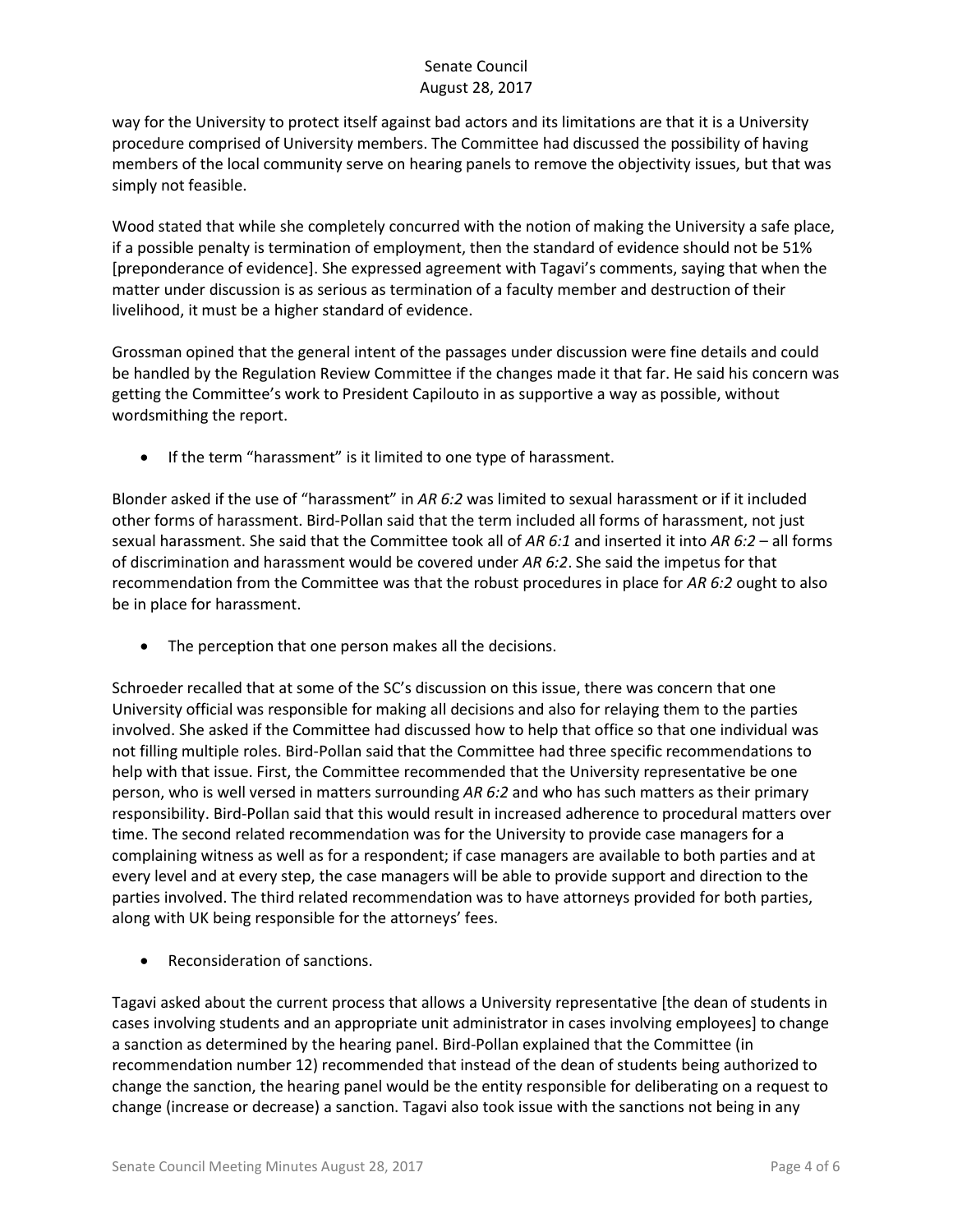particular order of seriousness, as well as the ability of the hearing panel to possibly misinterpret the intent of "…Other appropriate remedies…." He was concerned that because "appropriate" was not defined, there was no possible way to appeal based on the appropriateness of the sanctions. Bird-Pollan commented that there had never been this type of hearing that involved a faculty member. She noted that the complexity of the issues explained why it took the Committee eight months to complete its work; it was necessary to have language that would encompass a wide variety of different scenarios.

Grossman asked Deaton if she had any idea about what parts of the proposed changes might be acceptable to senior leadership. Deaton opined that it was likely that some changes would be well received, but others less so. She noted that the things that may be most objectionable would likely be suggestions to deviate from the strict language in "dear colleague" letters and federal guidance. She said there were a few issues from the day's discussion that she wanted to research and discuss with UK's Title IX coordinators.

How appeals of an interim suspension will be handled, and by whom.

Blonder asked for more information about the process by which a faculty member could appeal to the Senate's Advisory Committee on Privilege and Tenure (SACPT). She asked if the appeal would go to the SACPT, then the SACPT would recommend an action to the President, and then the President would decide whether or not to accept the appeal. Bird-Pollan thought that was indeed the case, but noted that it was one of the other Committee members who was more knowledgeable about SACPT than she is. For staff employees, an appeal of an interim suspension would be presented to the Staff Senate's Staff Issues Committee, for recommendation to the President.

Explicit statement differentiating typical classes and classes not held in a physical location.

Blonder asked for more information about the explicit statement regarding online and in-person classes. She noted that there was a recent situation where online learning activities were not automatically presumed to be part of a classroom setting. Bird-Pollan said that the term "University premises" was defined in such a way as to make it clear that it included all property, both real and virtual. Grossman explained that there was a situation in which an assignment was submitted online to a faculty member and subsequently distributed for peer review, although the assignment also included verbal abuse of the instructor. He said the issue pertained to where the scenario occurred. If a student uses profanity directed at a faculty member in the faculty member's office, it was an issue of free speech. If a student did the same in a classroom, it would be considered a disruption of the classroom and not a free speech issue.

The Chair noted that there were additional agenda items to be addressed, if there were no further comments or questions. Those present offered their deep appreciation and thanks for the Committee's hard work and subsequent memo and proposed changes to the AR.

#### 4. Results of 2016-17 Faculty Evaluation of the President

Bailey, who led the group that conducted the evaluation, presented the results to SC members.

#### 5. Tentative Senate Agenda for September 11, 2017

SC members discussed the tentative agenda and agreed to remove the item from the Senate's Academic Programs Committee (SAPC). Those present agreed that more discussion was necessary before the item was presented to Senate.